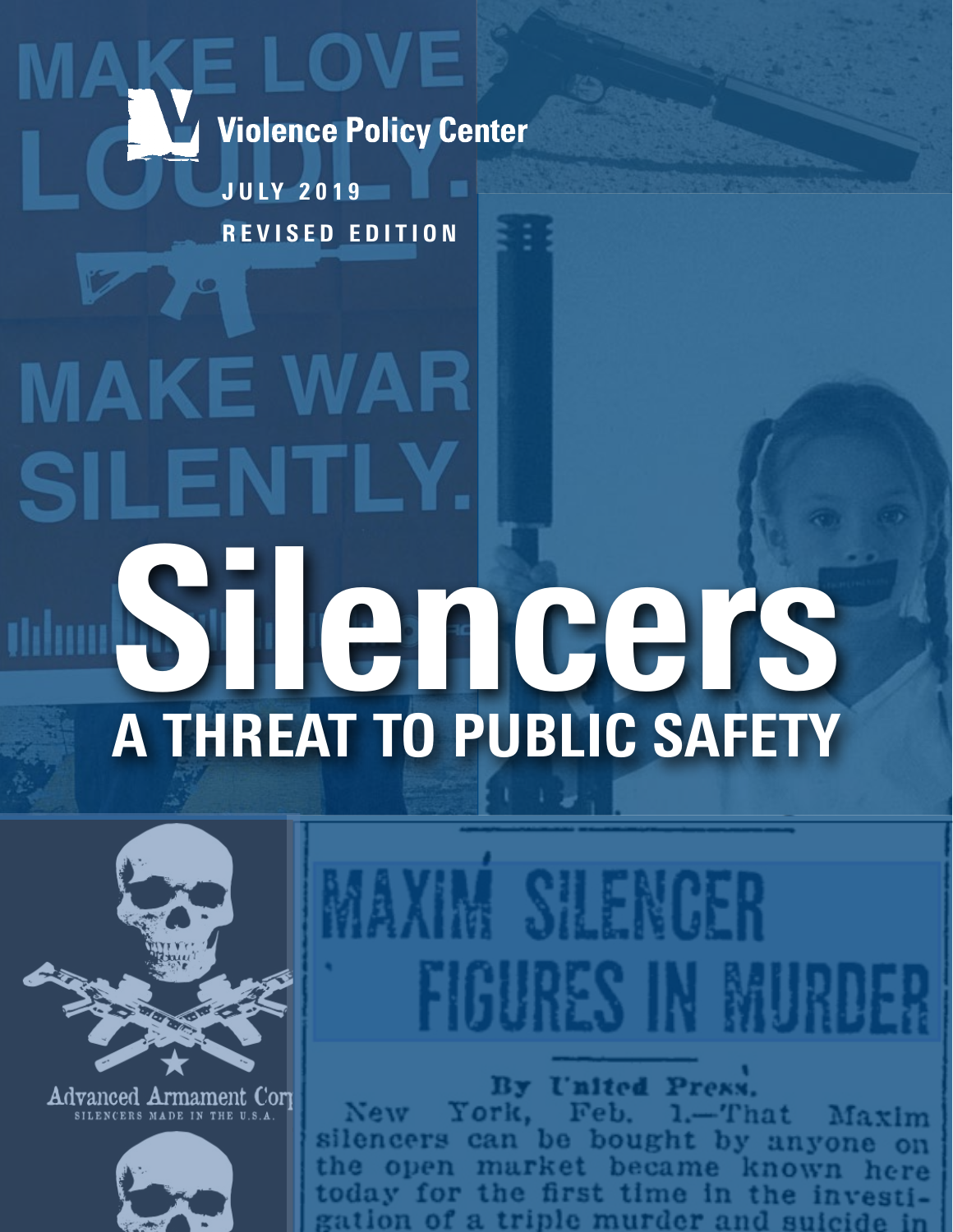#### COPYRIGHT AND ACKNOWLEDGMENTS

Copyright © July 2019 Violence Policy Center

**Violence Policy Center** 1025 Connecticut Ave., NW Suite 1210 Washington, DC 20036

#### 202-822-8200

The Violence Policy Center (VPC) is a national nonprofit educational organization that conducts research and public education on violence in America and provides information and analysis to policymakers, journalists, advocates, and the general public.

This publication was funded in part with the support of the Lisa & Douglas Goldman Fund.

For a complete list of VPC publications with document links, please visit http://www.vpc.org/publications.

**To learn more about the Violence Policy Center, or to make a tax-deductible contribution to help support our work, please visit www.vpc.org.**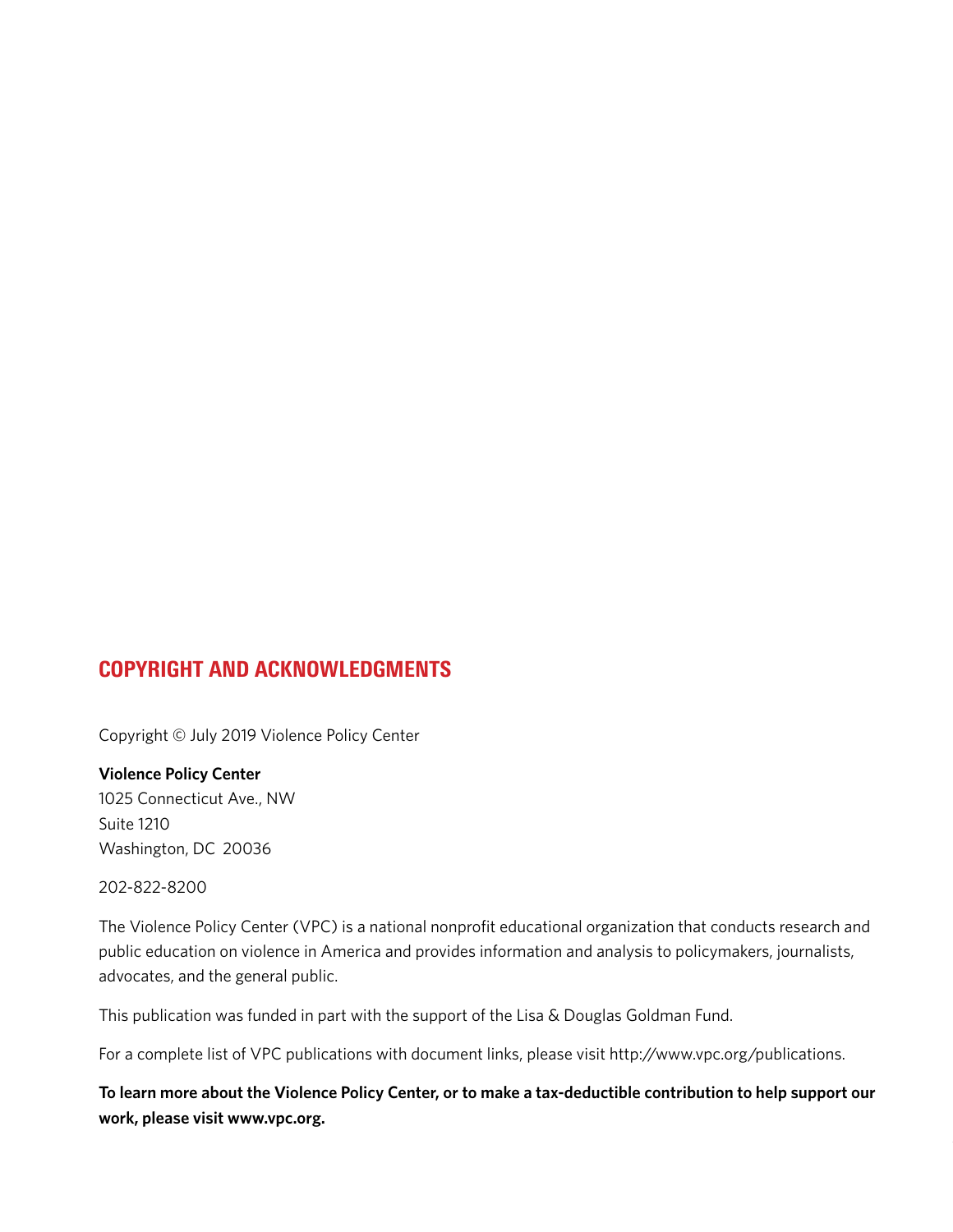#### INTRODUCTION

Silencers are devices that are attached to the barrel of a firearm to reduce the amount of noise generated by the firing of the weapon. By providing a larger contained space for the gases generated by the discharge of the gun's ammunition round to dissipate and cool before escaping, silencers reduce the sound generated by the weapon's firing.

Since 1934, silencers have been regulated under the National Firearms Act (NFA).<sup>1</sup> The NFA requires that transferees of silencers submit fingerprints and a photograph, pay a special tax, and undergo a background check. It also requires a "Chief Law Enforcement Officer" or CLEO to sign a statement confirming that a certifying official is satisfied that the fingerprints and photograph accompanying the application are those of the applicant and that the certifying official has no information indicating that possession of the silencer by the applicant would be in violation of state or local law. In January 2016, however, the Obama administration



finalized a new rule that eliminates the CLEO sign-off requirement and replaces it with a requirement that local law enforcement need only be notified of the transfer of a silencer.

Hiram Percy Maxim is credited with patenting the first silencer in 1908. But a short time later their utility in crime was demonstrated in a tragic murder-suicide on Central Park West in New York City in 1915.

In the decades that followed, silencers were used by the Office of Strategic Services (OSS) during World War II for clandestine missions. Silenced handguns were also used in Vietnam for multiple purposes. According to a former Special Forces NCO, military units used suppressed pistols "for all sorts of sneaky ops, from dumping guards to out and out assassinations."<sup>2</sup>

In 1967, a new generation of silencers was developed by Mitch WerBell for Sionics, a company that specialized in counterinsurgency equipment. The acronym Sionics stood for Studies in Operational Negation of Insurgency and Counter Subversion. The company supplied silencers and similar items for covert operations by military and "CIA-type" clandestine organizations.<sup>3</sup> These next-generation silencers were more efficient than their turn-of-thecentury predecessors and could effectively be used on battle rifles and Carbines. Today's military silencers are used by special operations units to reduce noise and muzzle flash.

- 1 Examples of the types of firearms that must be registered under the National Firearms Act [26 U.S.C. §5845] include: machine guns; the frames or receivers of machine guns; any combination of parts designed and intended for use in converting weapons into machine guns; any part designed and intended solely and exclusively for converting a weapon into a machine gun; silencers and any part designed and intended for fabricating a silencer; short-barreled rifles; and, short-barreled shotguns. Also included are "destructive devices." These include Molotov cocktails, anti-tank guns (more than 50 caliber), bazookas, and mortars. "Any other weapon," which includes cane guns and other gadget-type firearms, such as "pen" guns, which fire a projectile by the action of an explosive are also regulated under the NFA.
- 2 "The Ruger/MAC MKI: Vietnam's Silent Service," *Small Arms Review*, May 2005, accessed October 30, 2015 from https://www.smallarmsreview.com/display.article.cfm?idarticles=1873.
- 3 "Sionics Incorporated," *Small Arms Review*, November 2011, accessed October 27, 2015 from https://www.smallarmsreview.com/display.articlecfm?idarticles=230. For more detail on Sionics and the use of silencers in Vietnam, see "Silencers: the NRA's latest big lie," *Salon*, December 30, 2012.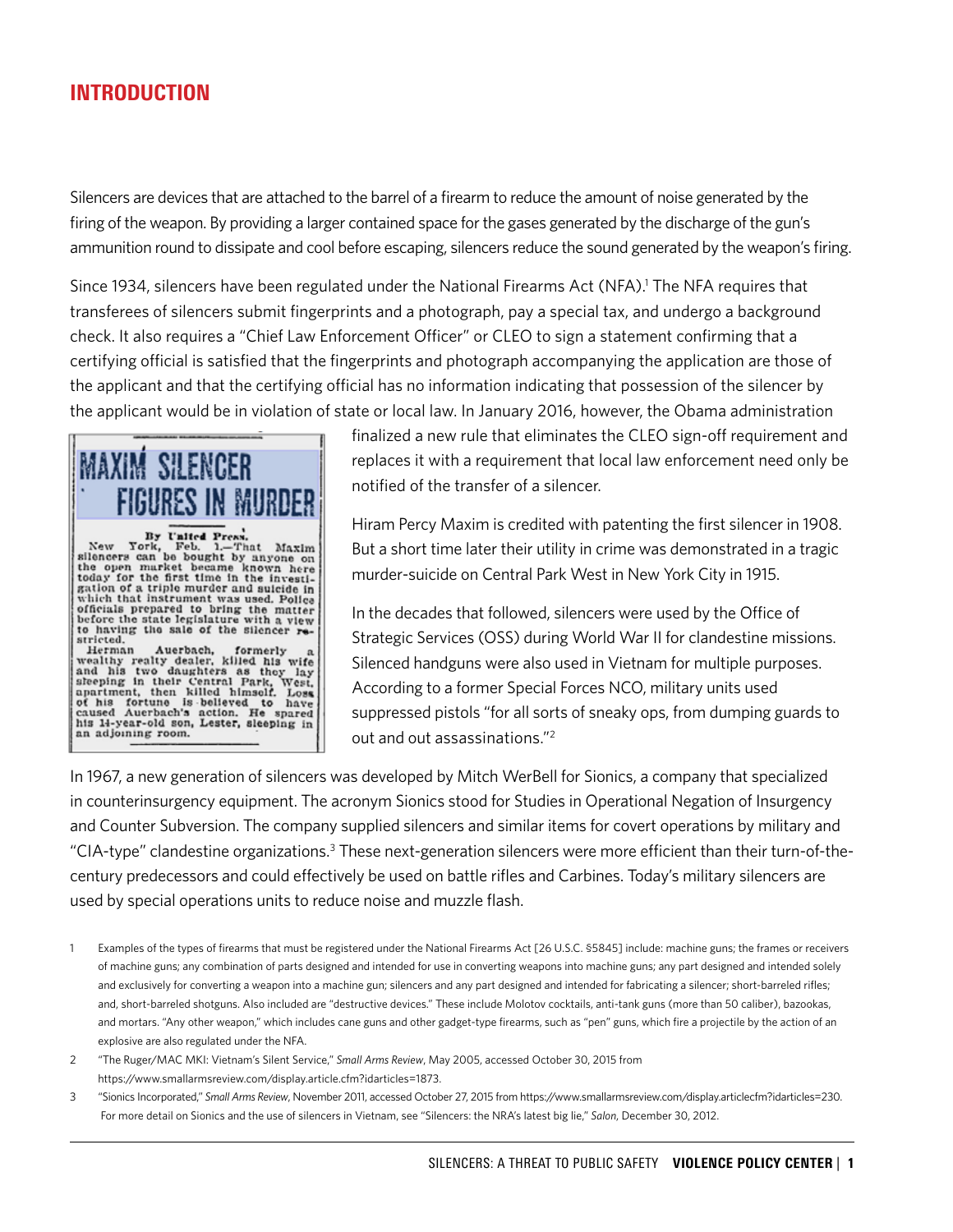A relatively new priority for the gun lobby and firearms industry has been to expand the market for the legal use of silencers. In 42 states silencers are now legal. But the ultimate goal is to weaken *federal* law regulating the transfer and use of silencers. Legislation has been introduced in Congress to accomplish this goal. Misleadingly labeled the "Hearing Protection Act," the bill would remove silencers from the list of NFAregulated firearms and accessories, making them subject only to the regulations that currently apply to hunting rifles. In their public statements, proponents of the bill would like the public and policymakers to believe that silencers are innocuous devices used merely to protect the hearing of shooters, including children. But in fact, the campaign to deregulate silencers is merely



*Barrett, manufacturer of 50 caliber anti-armor sniper rifles and AR-15-style assault rifles, also manufactures silencers*

the latest attempt by the gun lobby and firearms industry, in the wake of declining household gun ownership, to market yet another military-bred product with little concern for its impact on public safety.<sup>4</sup> In fact, because the "Hearing Protection Act" would allow silencers to be sold under the same standards as traditional hunting rifles, this would allow the gun industry to manufacture firearms with integral silencers, creating a whole new class of firearm that could be marketed to the general public.

The gun lobby's effort gained new strength following the election of Donald Trump in 2016. Not only was Trump the National Rifle Association's favored candidate (in 2017 Trump was the first president to address the NRA at its annual meeting since 1983 and has returned every year since) but his son, Donald Trump, Jr., has been a vocal advocate for easing civilian access to silencers. In a September 2016 promotional video from Utah-based SilencerCo posted on YouTube, the president's son, wearing no hearing protection, fires a pistol with an integral silencer and exclaims, "That thing is *awesome*."5 Later, in an interview with SilencerCo CEO Joshua Waldron, Trump Jr., promises that his father would sign a silencer bill if it passed Congress, arguing, "It's about safety" and later adding, "It's purely a health and safety issue."

In its 2017 catalog, SilencerCo states:

We're at the outset of a major movement. #FightTheNoise gives us all a chance to speak out against the oppression of a burdensome system and a public that accepts an inherent falsehood. Guns do not need to be loud, and those that enjoy the right to bear arms have the responsibility to stand up and call for decreased regulation and increased protection. Visit fightthenoise.org to find out how you can join the suppressed.<sup>6</sup>

- 4 See *A Shrinking Minority: The Continuing Decline of Gun Ownership in America*, Violence Policy Center, May 2015 (http://www.vpc.org/studies/ownership.pdf).
- 5 See https://www.youtube.com/watch?v=P\_LOxq6j4FM.
- 6 Visitors to the now-defunct fightthenoise.org website were greeted with a video that included numerous scenes of protest throughout time from around the world presumably from news reels interspersed with shots of firearms equipped with silencers, as well as a graffiti tagger, apparently intended to make the point that those in support of silencers are part of an oppressed protest movement.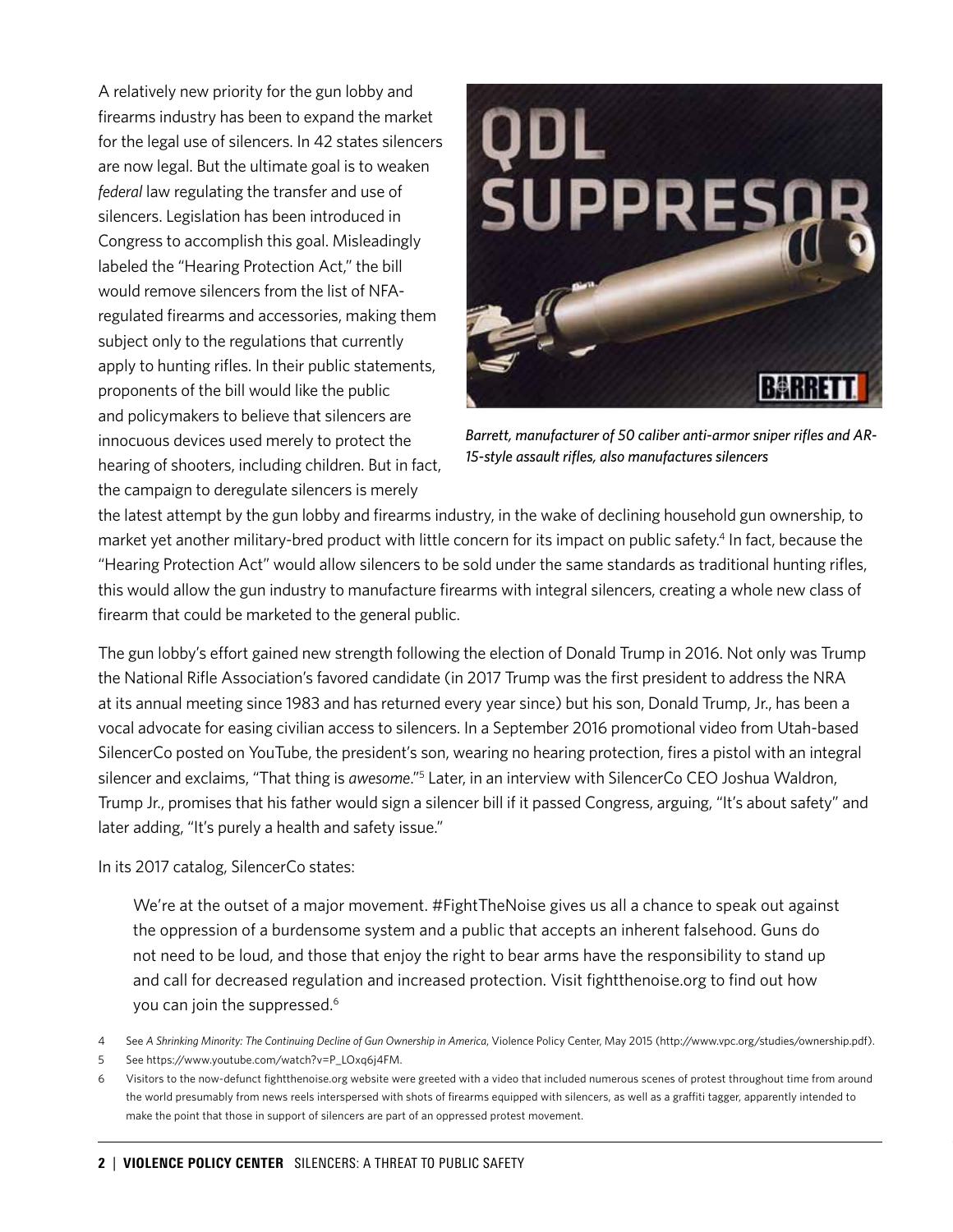

*SilencerCo 2015 catalog, back cover*

#### SILENCERS HAVE BEEN USED IN CRIMES

The federal Bureau of Alcohol, Tobacco, Firearms and Explosives (ATF) reports that it traced 1,004 silencers in 2017.<sup>7</sup> But silencers—both legal and illegal—have been involved in serious and sometimes deadly crimes that graphically illustrate the threat to public safety that making them widely available to the general public would represent.

#### MASS SHOOTING AT VIRGINIA BEACH MUNICIPAL CENTER

In May 2019, a disgruntled public works employee, DeWayne Craddock, killed 12 people and wounded six others in a mass shooting at the Virginia Beach Municipal Center. The shooter used two 45 caliber semiautomatic pistols and a silencer, all of which were purchased legally.<sup>8</sup>

#### FATHER AND SON DRUG TRAFFICKING CONSPIRACY

In February 2017, Justin Graham and his father Gary Graham were arrested by Rhode Island authorities on drug charges related to the importation and distribution of MDMA. Investigators also seized seven guns including an M-4 machine gun, a silencer, and three body armor vests. Both had prior criminal histories.<sup>9</sup>

#### TWO SEPARATE ROBBERIES AT WALGREENS

In February 2017, an armed robber using a silencer targeted a Walgreens in Orlando, Florida. The robber posed as a customer and stole a pack of disposable razors, a can of shaving cream, and a Hershey's Special Dark chocolate bar.<sup>10</sup> In December 2014, Jin Ackerman used a gun equipped with a silencer to rob another Walgreens in Las Vegas, Nevada and shoot to death a clerk who had previously worked with the shooter. While committing the robbery, Ackerman said to the clerk, "Sorry Tony, but you know me," before pulling the trigger.<sup>11</sup>

- 10 "Man uses gun with 'silencer' to rob Orlando store, police say," *clickorlando.com*, February 21, 2017.
- 11 "Armed robber shoots dead former co-worker during Walgreens robbery telling him, 'Sorry Tony, but you know me,'" *DailyMail.com*, December 30, 2014.

<sup>7</sup> See https://www.atf.gov/docs/undefined/typesbystatecy2017xlsx/download, Firearm Types Recovered and Traced in the United States and Territories, 2017.

<sup>8</sup> "Suspected Virginia Beach shooter used legally-bought gun suppressor," *ABC News,* June 4, 2019; "Gunman, 12 victims identified in Virginia Beach shooting," *CBS News*, June 1, 2019.

<sup>9</sup> "R.I. father and son charged with drug trafficking," *Providence Journal*, February 9, 2017.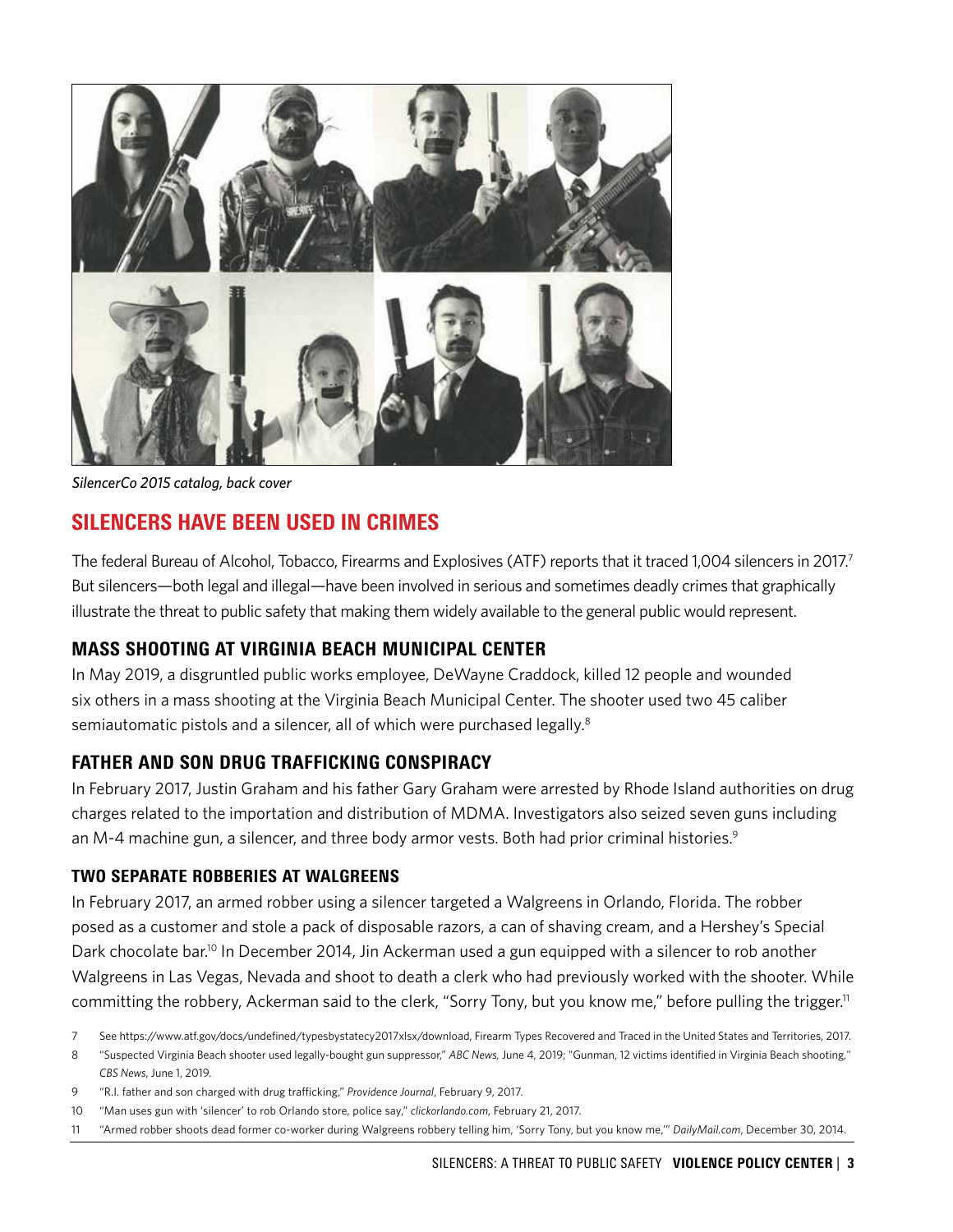#### MULTI-STATE DRUG TRAFFICKING RING

In January 2017, a task force of local and federal law enforcement agencies completed an investigation of a multi-state drug trafficking organization focusing on the distribution of methamphetamine and the possession and transfer of firearms in northwest Montana. Investigators noted that the large amounts of weaponry possessed by the conspirators was unique. As part of a plea agreement, 68 weapons and firearm accessories were forfeited to the government including assault rifles, a grenade launcher, and two silencers.<sup>12</sup>

#### ATTEMPTING TO PROVIDE MATERIAL SUPPORT TO ISIL

In August 2016, Justin Sullivan was charged with communicating with a leader of the Islamic State in furtherance of an attempt to provide material support to a terrorist organization. Sullivan told an undercover law enforcement agent that he wanted to obtain an AR-15 assault rifle and silencers to use in assassinations and mass shootings. Sullivan believed he could kill as many as 1,000 people in attacks on concerts, bars, and clubs. The undercover agent provided Sullivan with a silencer. Sullivan was also charged with murder for killing his  $74$ -year-old neighbor.<sup>13</sup>

#### ARMED ROBBERY AND POINTING A FIREARM AT A LAW ENFORCEMENT OFFICER

In July 2016, Kevin Higgins was fatally shot by officers from the Sheboygan Police Department when the officers responded to a report of a robbery in progress at a bar. The suspect was dressed in camouflage clothing and armed with a DPMS A-15 assault rifle equipped with a silencer and a 30-round magazine. The suspect was killed as he brought the butt of the assault rifle to his shoulder and raised the muzzle of the gun toward the officer.<sup>14</sup>

#### ILLEGAL MANUFACTURE OF ASSAULT WEAPONS

In June 2016, Michael Giannone was charged in Connecticut with multiple counts related to the illegal manufacture of assault weapons out of his home including three counts of possession of silencers. He had previously been arrested on charges of firearm trafficking and assault weapon-related counts. Giannone had a business card reading, "No names, no numbers, no witnesses." After his first arrest, Giannone was seen on the grounds of a local school in possession of a firearm. A search of his home uncovered many firearms as well as tools to manufacture AR-15 assault rifles in his workshop.<sup>15</sup>

#### SUSPECT ATTEMPTS TO BUY SILENCERS IN FURTHERANCE OF TERROR PLOT

In January 2016, Samy Mohamed Hamzeh was arrested and charged after acquiring automatic firearms and a silencer in furtherance of a terror plot to commit a mass shooting at a Masonic Center in Milwaukee, Wisconsin. According to the FBI, Hamzeh explained, "We want two machineguns, you now have one, so we want two more, and we need three silencers, that's it. Find out how much all together these will cost, then we will march...each one has a weapon, each one has a silencer gun, the operation will be one hundred percent successful. **I am telling you, to go without silencer gun, you will be exposed from the beginning**." [emphasis added] Hamzeh's goal was to kill at least 30 people believing this would inspire other terror attacks in the United States, or in his words, "I am

- 12 "Federal meth bust ends western Montana trafficking ring," *kxlf.com*, January 13, 2017; *United States v. Neal Allen Maddox,* Unites States District Court for the District of Montana, Plea Agreement filed May 25, 2016.
- 13 "U.S. terror suspect awaiting trial for murder charged again for ISIS connection," *washingtontimes.com*, August 19, 2016; *United States v. Justin Nojan Sullivan*, United States District Court for the Western District of North Carolina, Superseding Indictment filed August 16, 2016.
- 14 "Sheboygan Co. D.A. reveals officer-involved fatal shooting at Union Ave. Tap was justified," *fox6now.com*, July 29, 2016; *Report of Investigation Officer Involved Death of Kevin S. Higgins, Sheboygan Police Department Criminal Investigation Case Report, Case Number C16-13843*.
- 15 "New Fairfield man arrested for making and selling illegal assault style weapons," *fox61.com*, June 21, 2016; "Man accused of making illegal assault weapons in his home faces judge," *newstimes.com*, August 15, 2016.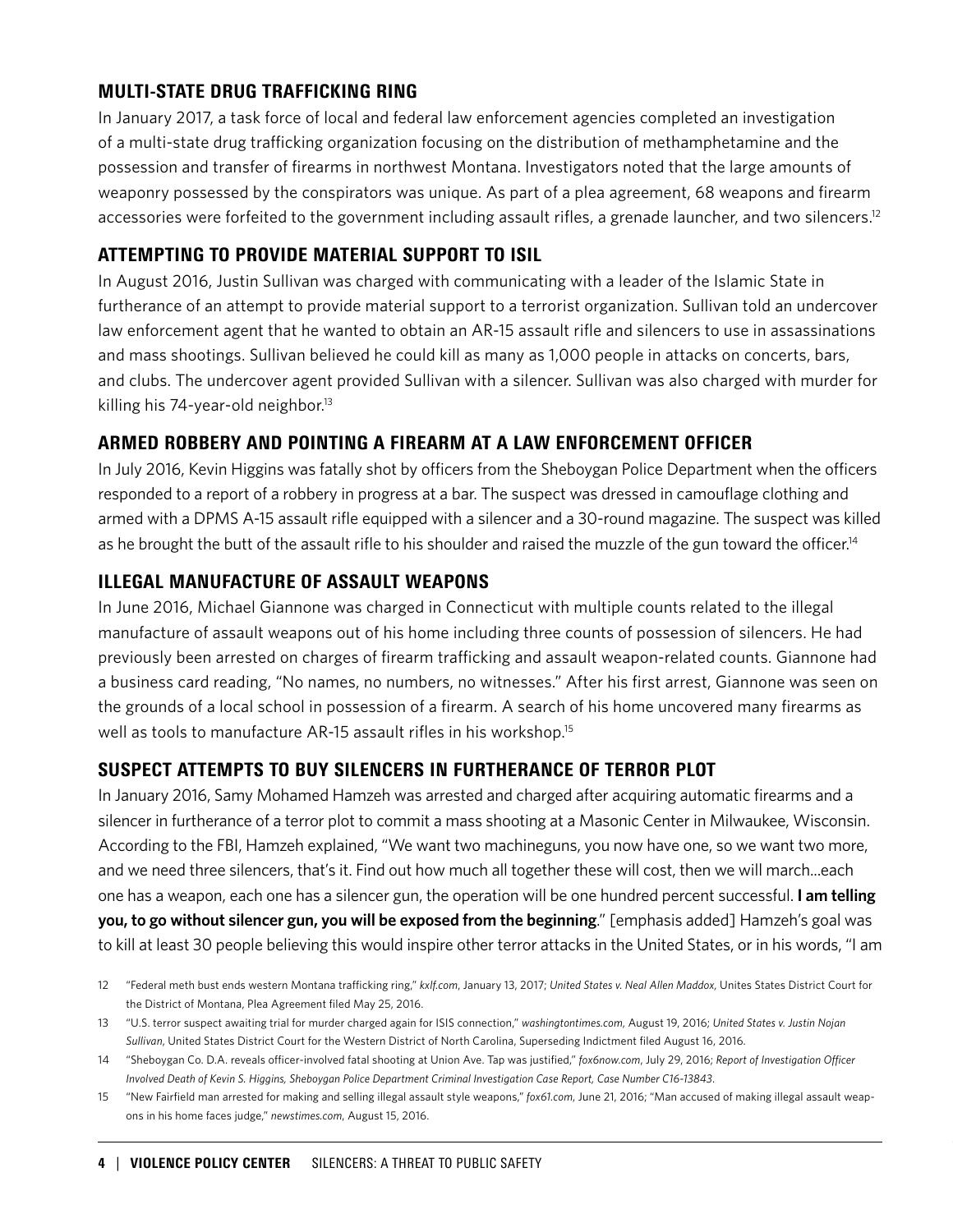

*Liberty Suppressors 2017 catalog*

telling you, if this hit is executed, it will be known all over the world...all the Mujahedeen will be talking and they will be proud of us...such operations will increase in America, when they hear about it. The people will be scared and the operations will increase...This way we will be igniting it. I mean we are marching at the front of the war."<sup>16</sup>

#### GANG-RELATED MURDER

In October 2015, gang member Xia Lin was convicted of murdering restaurant owner Quin-Jin Fang who was gunned down inside his car in the garage of his home in Alhambra, California. According to the prosecutor, Fang was shot three times in the head and twice in the chest with a .22 handgun equipped with a silencer. The motive is believed to have been related to an extortion scheme against Fang in which he was unwilling to pay.<sup>17</sup>

#### WHITE SUPREMACISTS PLOTTING ATTACKS ON BLACK CHURCHES AND SYNAGOGUES

Ronald Chaney III, Charles Halderman, and Robert C. Doyle were all white supremacists who plotted to shoot and bomb congregants at black churches and synagogues. In an effort to acquire weapons to use in the attacks, Chaney and Doyle met with an undercover FBI agent they believed to be an arms dealer and handled and inspected silencers in October 2015. They then placed an order for a machine gun, explosives, and a pistol equipped with a silencer. All pleaded guilty in 2016 and were sentenced to prison terms ranging from eight to 20 years.<sup>18</sup>

#### UNLICENSED "GHOST GUN" SILENCER OPERATION

In October 2015, eight men were charged in a federal indictment in Sacramento with unlawfully engaging in the business of manufacturing and dealing in firearms, including assault rifles and silencers lacking serial numbers. Undercover agents from the Bureau of Alcohol, Tobacco, Firearms and Explosives bought 67 guns and 38 silencers from the suspects. Another 71 guns and 62 silencers were seized following the execution of a number of search warrants and subsequent arrests. One of the defendants was also charged with distribution of MDMA, a controlled substance, according to court documents. At a news conference announcing the charges, ATF Special Agent in Charge Jill Snyder said, "Think about where those guns would be now if the buyer had not been an agent. The streets of Northern California are safer today." U.S. Attorney Benjamin Wagner added, "These are some of the most lethal weapons criminals can get their hands on. Manufacturing and selling them for profit, without complying with federal licensing rules, is both a serious crime and a serious threat to public safety."<sup>19</sup>

19 "Indictment charges 8 Sacramento-area men with making illegal guns," *Sacramento Bee*, October 15, 2015.

<sup>16</sup> *United States v. Samy Mohamed Hamzeh*, United States District Court for the Eastern District of Wisconsin, Criminal Complaint, January 26, 2016.

<sup>17</sup> "Gang member convicted of killing restaurant owner in his Alhambra home's garage," *mynewsLA.com*, October 22, 2015.

<sup>18</sup> *United States v. Robert C. Doyle*, United States District Court for the Eastern District of Virginia, Criminal Complaint filed November 9, 2015; "Last defendant sentenced for plotting white supremacist attack on churches," *wtvr.com*, July 13, 2016.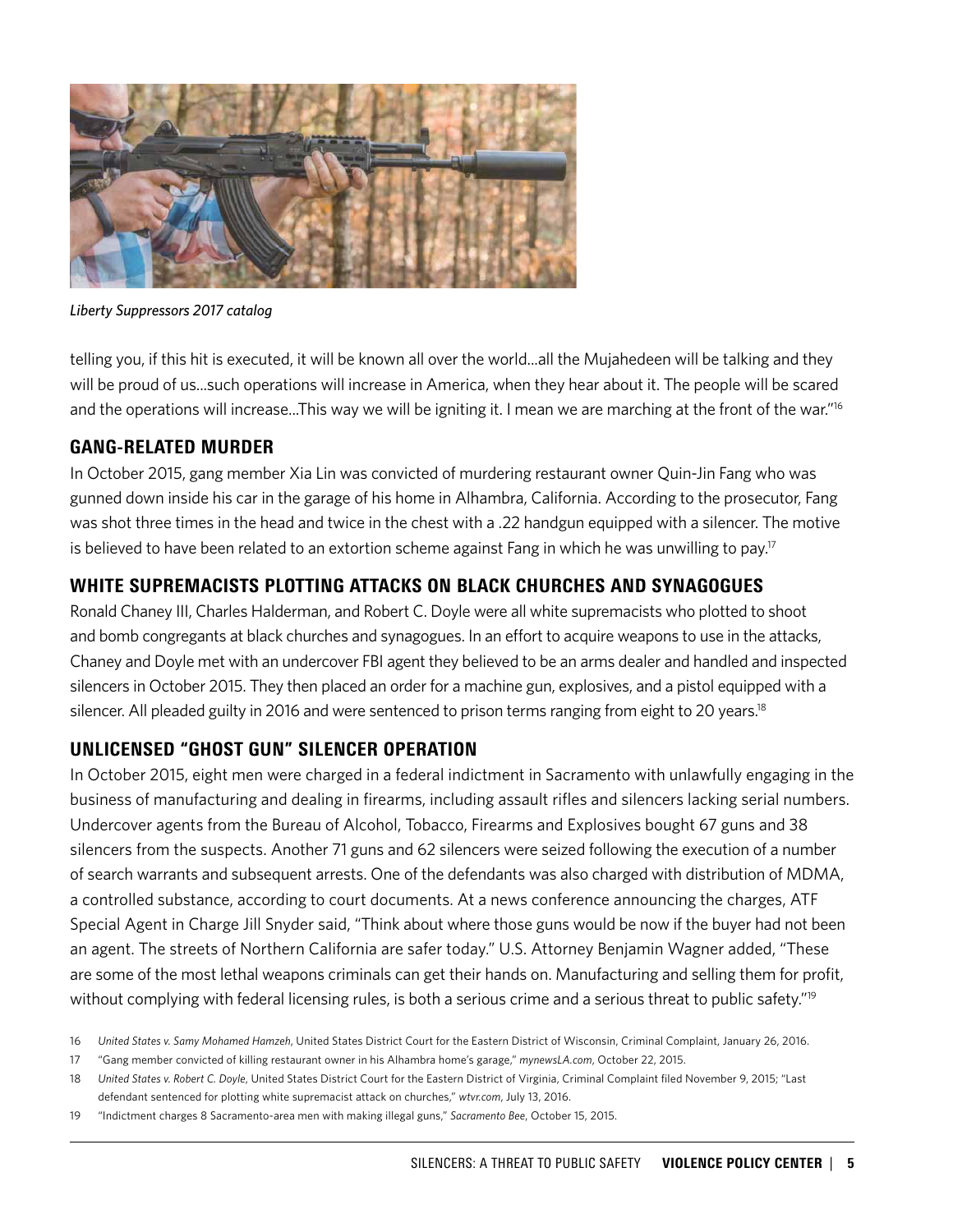#### CALIFORNIA WINERY MURDER-SUICIDE

In March 2015, Robert Dahl fatally shot and killed Emad Tawfilis, an investor in his Napa Valley winery, with a handgun outfitted with a silencer. Dahl was involved in a series of lawsuits, including a claim by Tawfilis that Dahl had misappropriated a \$1.2 million loan from him. According to the Napa County coroner, Tawfilis was shot five times, twice in the head and three times in the upper body.20

#### ILLEGAL WEAPONS POSSESSION AND SOLICITING THE MURDER OF FEDERAL OFFICERS

Gun and explosives dealer and former president of the Alaska Machine Gun Association Chris Guy Mannino of Fairbanks, Alaska was in federal custody in 2016 after being found guilty of felony charges that included unlawfully possessing and transporting a machine gun equipped with a silencer when he was indicted on additional charges of soliciting the murder of federal officers. An FBI Special Agent investigating the case said, "[Mannino] had a hit list. He wanted to kill the FBI agent, the main witness in the weapons case, and the individual he initially hired as a hit man. He also wanted to kill a bankruptcy attorney and both ATF agents who investigated his case."21

#### CHRISTOPHER DORNER ATTACKS ON SOUTHERN CALIFORNIA LAW ENFORCEMENT

In February 2013, Christopher Dorner, a former police and naval officer, targeted Southern California law enforcement officers and their families in what the Police Foundation described as "one of the most bizarre and violent acts of vengeance against law enforcement officers this country has experienced." Dorner murdered four people and wounded several others and used silencers to help accomplish his deadly mission. According to a Police Foundation analysis of the attacks, Dorner killed Monica Quan and Keith Lawrence in a "gang-style hit" while they sat in their car in a parking structure.

Police were initially puzzled as to why no neighbors heard the 14 shots that were fired from a semiautomatic handgun. They later learned that Dorner had used a silencer on his 9mm Glock pistol. In the course of the manhunt, Dorner fired 29 shots at officers in a patrol car using an AR-15 assault rifle equipped with a silencer "to keep them from hearing the shots before they were hit." When police finally tracked Dorner to a mountain cabin, Dorner fired at law enforcement with a silencer-equipped assault rifle, making it more difficult for responding officers



*Liberty Suppressors 2017 catalog*

to pinpoint the origin of the gunfire. Dorner had acquired the silencers in Nevada using a "gun trust" to evade the restrictions of the National Firearms Act.22

<sup>20</sup> "Murder-Suicide leaves fate of winery, lawsuits in question," *Napa Valley Register*, March 26, 2015.

<sup>21</sup> "Murder for Hire: Alaska Man Wanted Federal Agents Killed," *www.fbi.gov*, August 17, 2016; *Federal Prisoner in Fairbanks Indicted for Soliciting the Murder of Federal Officers*, press release, United States Attorney's Office, District of Alaska, November 21, 2014.

<sup>22</sup> *Police Under Attack: Southern California Law Enforcement Response to the Attacks by Christopher Dorner*, Police Foundation. For more information on "gun trusts," see the Violence Policy Center backgrounder on the topic at http://www.vpc.org/fact\_sht/NFA trusts.pdf.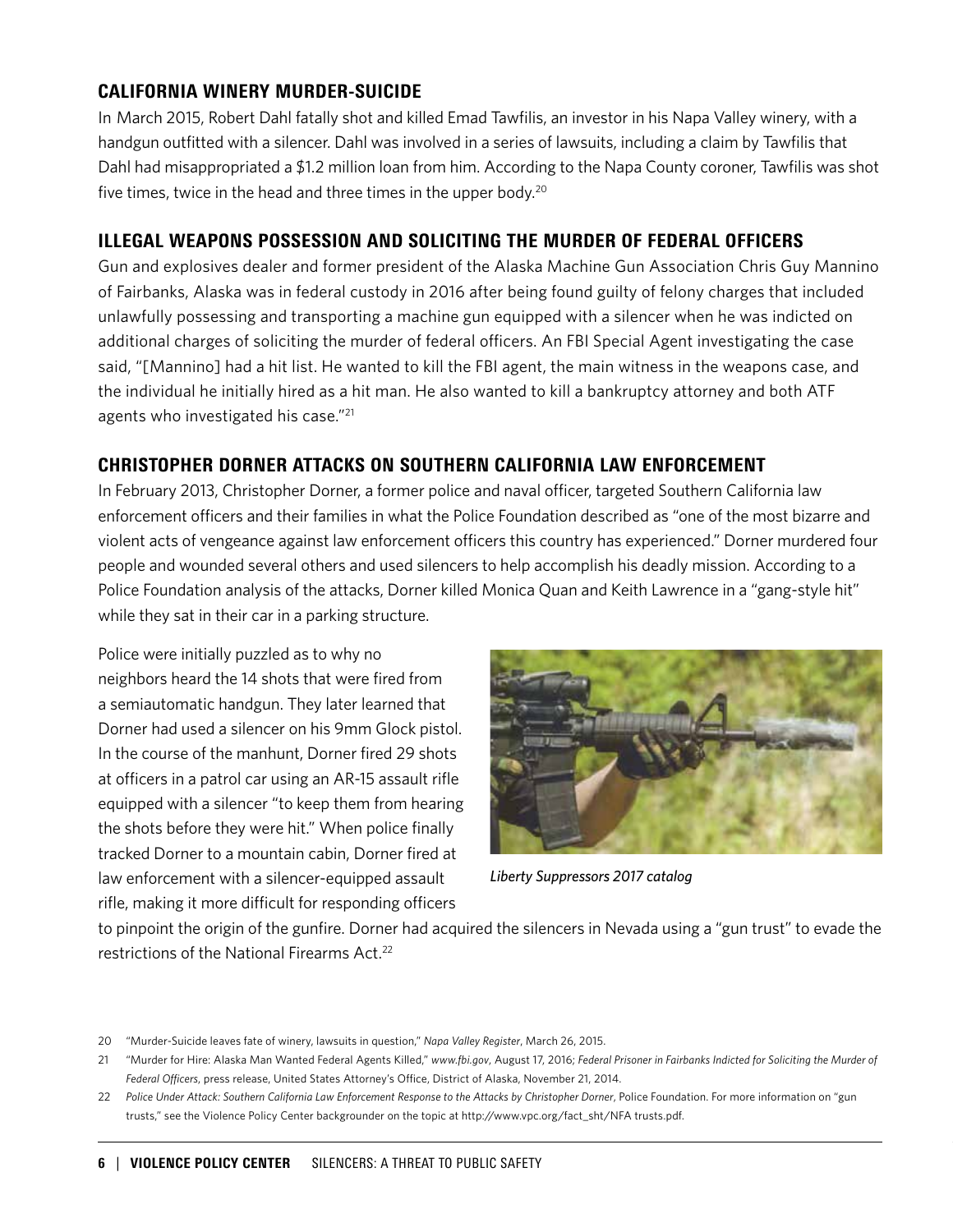#### SERIAL KILLER USES SILENCER TO TARGET VICTIMS

Israel Keyes, a confessed serial killer who murdered up to 12 victims, used a gun with a silencer to kill at least one of his victims, Bill Currier, in Vermont in June 2011. Currier was killed in a brutal home invasion and kidnapping in which his wife Lorraine was also killed after being sexually assaulted. Following his arrest, Keyes also confessed to planning to kill a couple in Alaska with a rifle outfitted with a silencer. He told police that he watched a young couple sitting in a car at night, but then a police officer approached, appearing to tell the couple that the park was closed. Keyes told investigators that he "[a]lmost pulled the trigger, even with him there," but when another officer arrived he abandoned his plan. "As soon as his backup showed up, I decided I better call it a night and got back on my bike and took off," Keyes said. Keyes killed himself in 2012.<sup>23</sup>

#### ANTI-GOVERNMENT MILITIA CONSPIRACY TO MURDER A FEDERAL JUDGE

In 2011, anti-government militia member Lonnie Vernon and his wife Karen Vernon conspired to murder the Alaska district court judge who was presiding over a civil tax case filed against them in federal court seeking unpaid taxes. The Vernons also conspired to kill an IRS employee. In furtherance of the conspiracy, the government alleged that Lonnie Vernon possessed a pistol with a silencer. According to a federal indictment, Vernon and Alaska Peacemakers Militia leader Francis Schaeffer Cox engaged in a conspiracy to obtain destructive devices, including grenades, as well as unregistered silencers. Vernon and Cox were each sentenced to more than 25 years in prison.<sup>24</sup>

#### WORKPLACE SHOOTING IN OHIO

In January 2011, concealed carry permit holder Mark Langlois fatally shot 65-year-old Jim Schueler, Jr. as he sat eating his breakfast in his office at Forklifts of Toledo in Ohio where the two worked. Schueler was shot with a 9mm handgun at point-blank range. No one at the facility heard the gunshot and Schueler's co-workers originally assumed he had died of a heart attack. Police later surmised that the killer had used a silencer. Police determined that Langlois, who was convicted of murder, had legally registered multiple silencers with ATF.<sup>25</sup>

23 "Israel Keyes targeted couple on Anchorage trail, police say," *www.mcclatchydc.com*, December 11, 2012; "U.S. Attorney Coffin: Currier Couple 'Fought to the End' Against 'a Force of Pure Evil,'" *Sevendaysvt.com*, December 3, 2012.

24 "Alaska Couple Sentenced for Conspiracy to Murder Federal Officials," Treasury Inspector General for Tax Administration, Highlights 2013 Archive, February 5, 2013; "Fairbanks Residents Sentenced for Conspiracy to Murder Public Officials and Weapons Violations," press release, U.S. Attorney's Office, District of Alaska, January 9, 2013; "Foul-mouthed Alaska militia member gets a near-life sentence," *Alaska Dispatch News*, January 7, 2013.

25 *State of Ohio v. Mark Langlois*, No. L-11-1313, Ohio Ct. App. Nov. 22, 2013; "Langlois found guilty in boss' fatal shooting," *Toledo Blade*, November 19, 2011.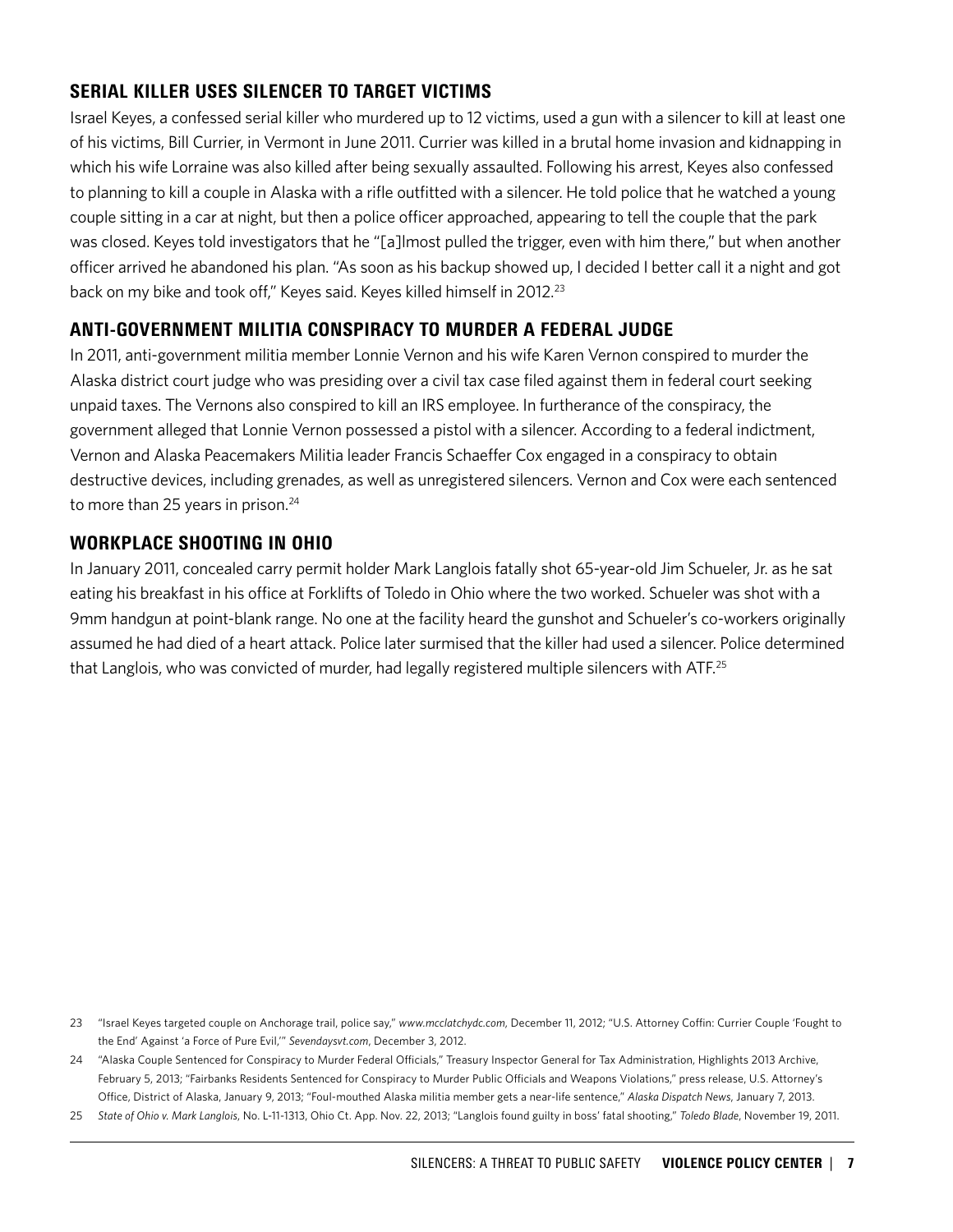#### GUN INDUSTRY AGGRESSIVELY MARKETS SILENCERS



*A collage of silencer catalog images*

The gun industry, always looking for new marketing opportunities in the wake of declining household gun ownership, has embraced the manufacture and marketing of silencers for virtually any firearm imaginable. Firearm manufacturers are also producing silencer-ready guns. For example, Arsenal, Inc. offers a silencer-compatible AK-47 pistol. Other manufacturers, such as Glock and Beretta, also offer guns designed to accept silencers.

Silencers are also touted as a means to allow young children—who often are put off by the noise produced by firearms as well as the recoil generated when the weapon is fired—to use and possess guns.<sup>26</sup> The 2017 catalog for Advanced Armament Corporation explains:



By reducing turbulence as the bullet exits the barrel and reducing sound and recoil-spawned user flinch in the process, silencers work to help tighten your shot groups. For new or younger shooters, using a silencer means being able to focus on marksmanship fundamentals and enjoy the overall shooting experience with considerably more comfort.

And as Donald Trump, Jr. acknowledged to SilencerCo CEO Joshua Waldron, one benefit of silencers was "getting little kids into the game, it greatly reduces recoil."

Silencers are also marketed for self-defense in the home. The 2017 catalog from Liberty Suppressors promises for one silencer model, "If there was ever a suppressor that is perfect for the nightstand, the Centurion would be it."

Present day manufacturers, however, are not the first to tout reduced recoil and noise as silencer attributes. Prior to enactment of the National Firearms Act of 1934 the exact same marketing claims were made by silencer

<sup>26</sup> For more information on the gun lobby and firearm industry's marketing of weapons for children, please see the 2016 Violence Policy Center study *"Start Them Young"—How the Firearms Industry and Gun Lobby Are Targeting Your Children* (http://www.vpc.org/publications/start-them-young/).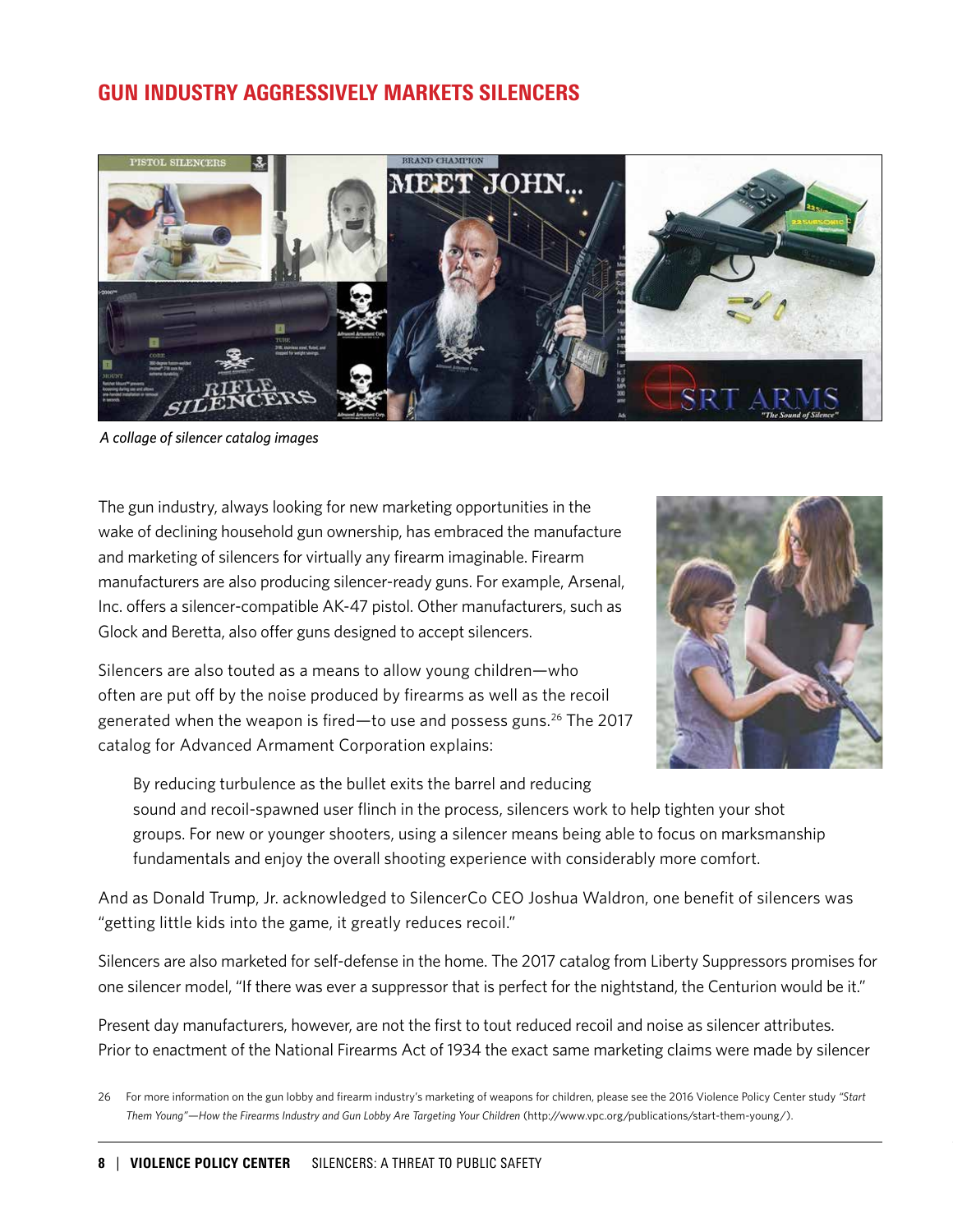manufacturers. A 1920 ad from *Popular Science* for The Maxim Silencer Co. promised to make shooting more enjoyable for women.

Another ad from the same era urged, "Maxim Silencer…For His Christmas Gift," and also promised to make shooting less noisy.





Despite the cheery tone of the ads, silencers were tightly restricted under the NFA in an effort to crack down on weapons used by gangsters.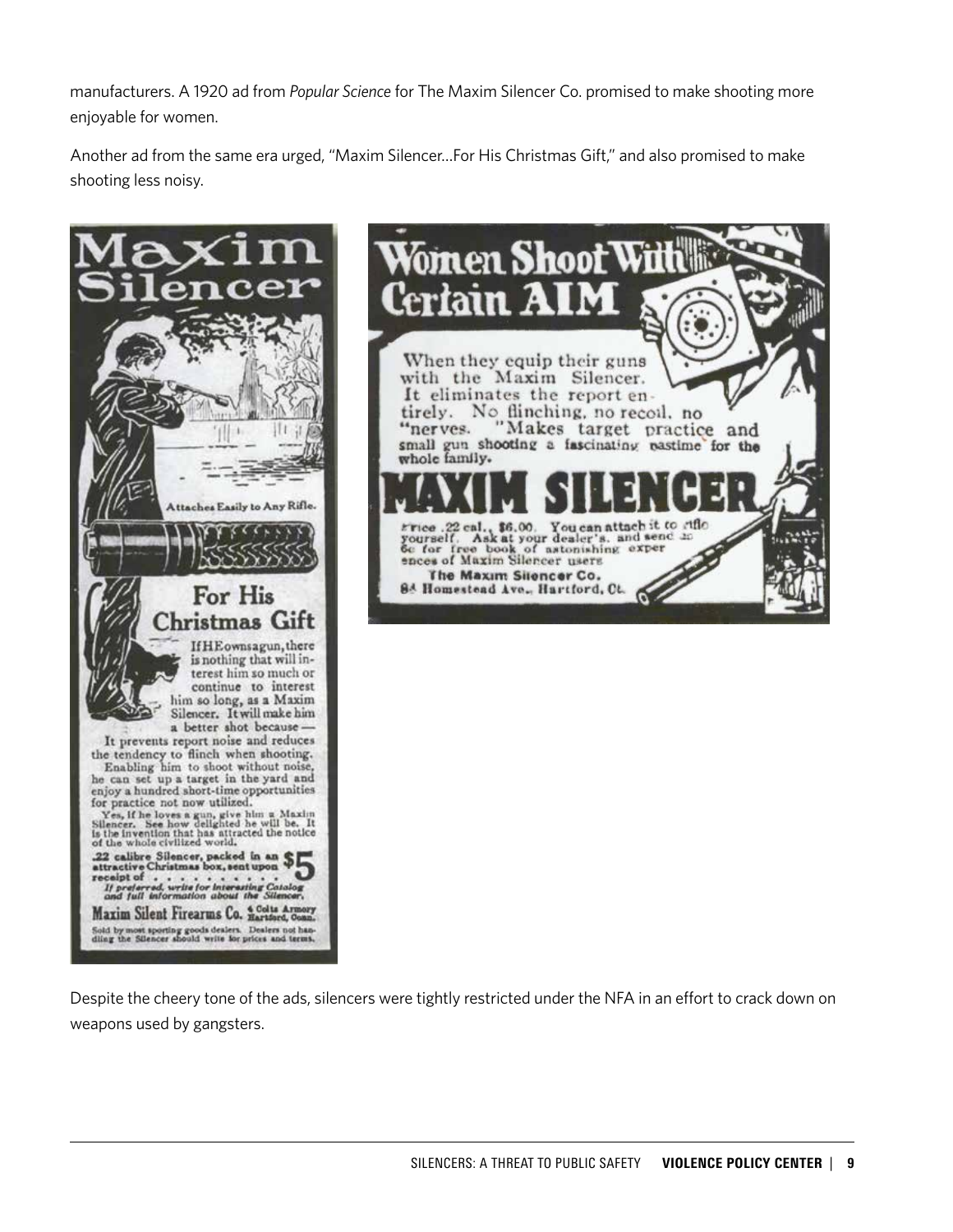#### THE BOOM IN FIREARM SILENCERS

In 2010 the number of legally registered silencers in U.S. was 285,087. By 2018 this number had grown to 1,489,791—an increase of 423 percent.<sup>27</sup>



#### NUMBER OF REGISTERED SILENCERS IN THE UNITED STATES, 2010 – 2018<sup>28</sup>

#### SILENCER BOOM'S ADMINISTRATIVE BURDEN ON THE FEDERAL BUREAU OF ALCOHOL, TOBACCO, FIREARMS AND EXPLOSIVES (ATF)

The massive increase in the number of silencers registered in the National Firearms Registration and Transfer Record (NFRTR) has put a tremendous burden on the resources of the federal Bureau of Alcohol, Tobacco, Firearms and Explosives, the agency charged with processing the applications to make and transfer silencers and other firearms regulated under the National Firearms Act.

ATF describes the impact on the agency's workload and resources in its FY 2020 budget request to Congress. "Keeping pace with the unprecedented increase in the volume of NFA weapon applications that has resulted largely from changes in state laws regarding silencers and other NFA weapons" is a "challenge," according to the agency. The budget document further details the burden associated with regulating silencers:

The growth in firearms commerce is an external challenge that has strained ATF's ability to meet the needs of the firearms industry and the citizens of the U.S. The significant workload increases are due, in large part, to changes in many state laws that directly affect ATF's regulatory workload. For example, from FY 2012 to FY 2016, ATF experienced a 260 percent increase in NFA weapon applications receipts. ATF's goal, reported to DOJ quarterly, is to process all NFA requests within 90 days. Only 2.6 percent of NFA tax paid applications met this standard

<sup>27</sup> Source: Federal Bureau of Alcohol, Tobacco, Firearms and Explosives. Includes all states as well as "Other U.S. Territories." Totals for "Other U.S. Territories" are: 18 in 2018; 18 in 2017; 18 in 2016; 18 in 2015; 16 in 2014; 16 in 2013; 16 in 2012; and, 15 in 2010. No data was posted by ATF for 2011.

<sup>28</sup> Source: Federal Bureau of Alcohol, Tobacco, Firearms and Explosives.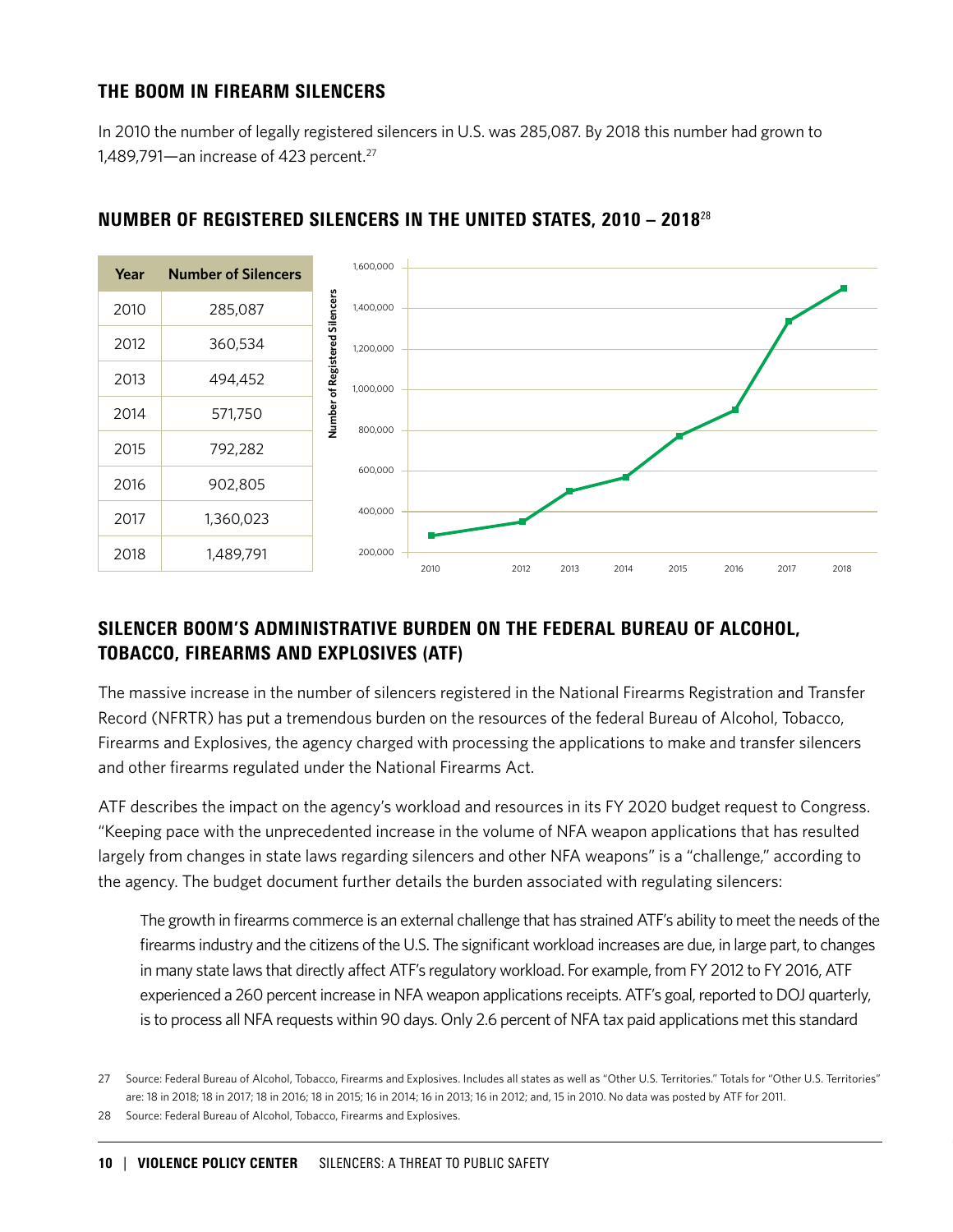in FY 2018. NFA application receipts have far outpaced the number processed, leading to backlogs. One of the primary drivers for this increase is the changes in state laws that allow for the use of silencers (a NFA-regulated weapon) for hunting and sporting purposes. Even with the support of redirected industry operations personnel resources, ATF continues to struggle to meet performance targets, and wait time remains significant….

Market demand for NFA services continues to set annual records, which has resulted in a dramatic increase in workload over the past several years. In FY 2018, ATF received approximately 339,278 NFA registration applications and processed 322,692 NFA registration and transfer applications. Much of the increase from prior fiscal years can be attributed to changes in several state laws that allow for the use of gun silencers for hunting purposes.29

#### "BENEFITS" OF SILENCERS THREATEN PUBLIC SAFETY AND THE LIVES OF LAW ENFORCEMENT

Although proponents of deregulating silencers assert that hearing protection is their goal, silencer manufacturers, such as Advanced Armament Corp., tout numerous other "benefits of silencer use"—usually with an anti-personnel or law enforcement application:

- n "By virtually eliminating muzzle flash, silencers prevent 'blooming' of night vision equipment and help preserve unaided night vision."30
- TA silencer helps a shooter maintain command and control by enabling team members to communicate during live fire exercises or in combat."31

The "benefits" most commonly cited by silencer manufacturers, however, remain sound reduction and increased accuracy and rate of fire by the shooter as the result of reduced recoil and improved stability of the weapon when firing.

In the 2019 Advanced Armament<sup>32</sup> catalog, text for the company's Jaeger 30 silencer ("not just a silencer, a hunt enhancer") states:

Silencers do more than provide the comfort of shooting without hearing protection. Reduced recoil. Enhanced accuracy. The elimination of muzzle-jump and flash that delivers quicker target acquisition for faster follow-up shots. Silencers eliminate sound to a whisper and help strike a perfect balance between keeping a rifle as light as possible and dealing with heavier recoil found with long-range, magnum cartridges.<sup>33</sup>



- 29 Bureau of Alcohol, Tobacco, Firearms and Explosives, Congressional Budget Submission, Fiscal Year 2020, March 2019.
- 30 Advanced Armament Corp. product catalog, 2013.
- 31 Advanced Armament Corp. product catalog, 2013.
- 32 Advanced Armament Corp. calls itself "The Silent Authority."
- 33 Advanced Armament Corp. product catalog, 2019.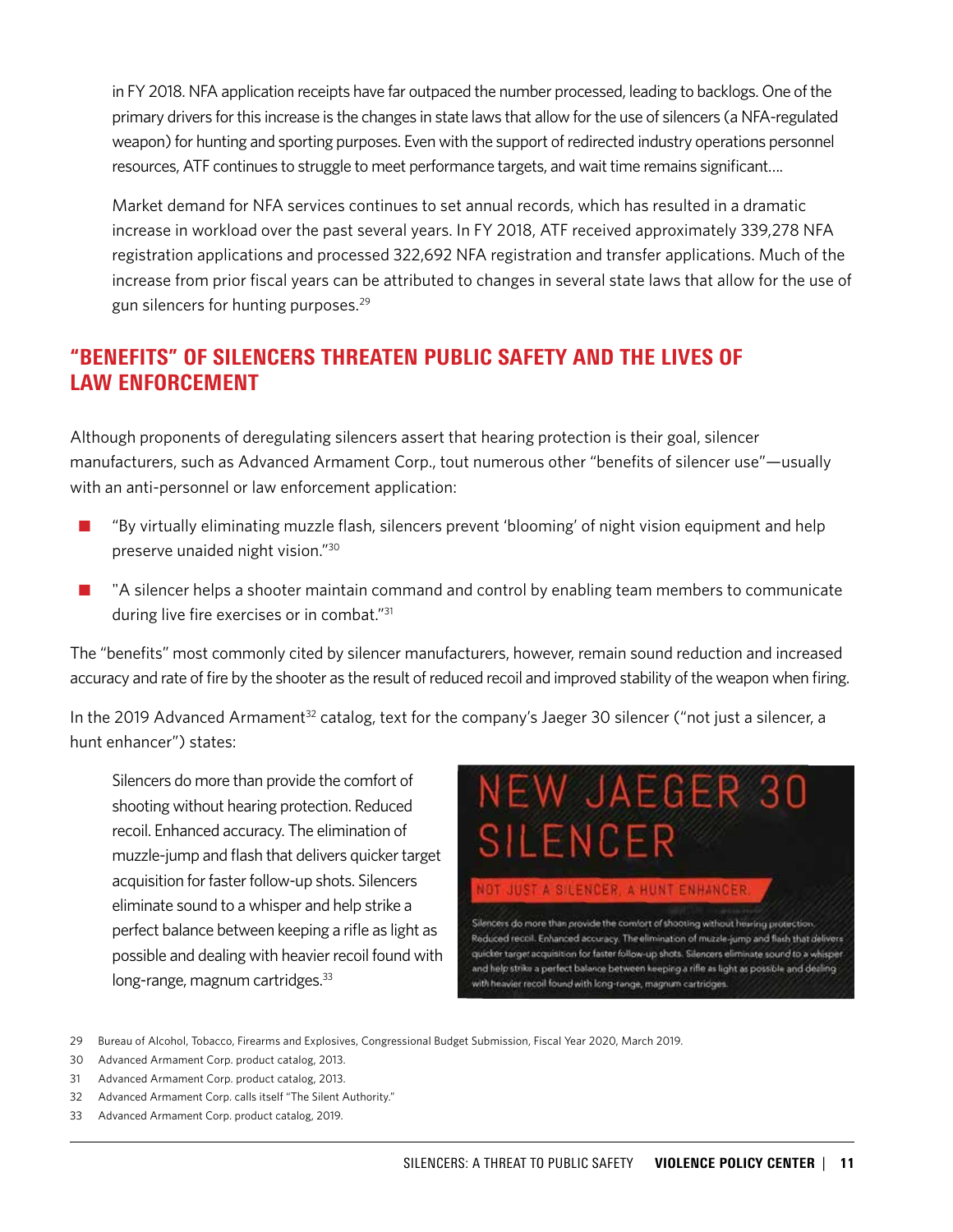## NCERS





In another section of the catalog, a silenced pistol is below the headline "Rimfire Silencers: We Believe a Rimfire Should be Seen and Not Heard." The text reads:

Highly accurate, affordable and comfortable to shoot, 22 LR is the most popular cartridge in America for good reason. Ideal for whisper-quiet use with an AAC rimfire silencer, it's the ideal, costeffective introduction to suppressed shooting."34

Or as silencer manufacturer Gemtech Suppressors (owned by the same company as Smith & Wesson) summarizes:

Suppressors reduce percussion, noise, and recoil. This reduction results in a comfort level where the shooter can better focus on shooting fundamentals and achieve consistent shot placement.<sup>35</sup>

To enhance the effect of silencers, manufacturers market subsonic ammunition. Subsonic ammunition travels at speeds below the speed of sound to avoid the "crack" produced by a supersonic bullet. In the words of one silencer maker, "For the ultimate in discreet shooting, it is necessary to use subsonic ammunition with your silenced 9mm Luger host. Some ammunition manufacturers are now marketing ammunition specifically for suppressed use that is designed to be subsonic."36

Silencers can also create the impression that gunfire is coming from the opposite direction which could create a significant hazard for law enforcement and other first

responders. An article in *Tactical Weapons* describes the phenomenon:

If you're being shot at and you can't hear the actual gunshot because it's suppressed and the only thing you hear is the ballistic crack, you'll think the fire is coming from exactly opposite from where it is. In the sandbox, this has caused Taliban to run towards the incoming fire, right at our guys, with obvious negative consequences for Hajii (soldiers' term for an Iraqi insurgent).<sup>37</sup>

In a civilian context, these "benefits" could help enable mass shooters and other murderers to kill a greater number of victims more efficiently.

- 34 Advanced Armament Corp. product catalog, 2019.
- 35 Gemtech Suppressors product catalog, 2019.
- 36 Advanced Armament Corp. (AAC), product catalog, 2019.
- 37 The Science of Silencers," *Tactical Weapons*, March 2011.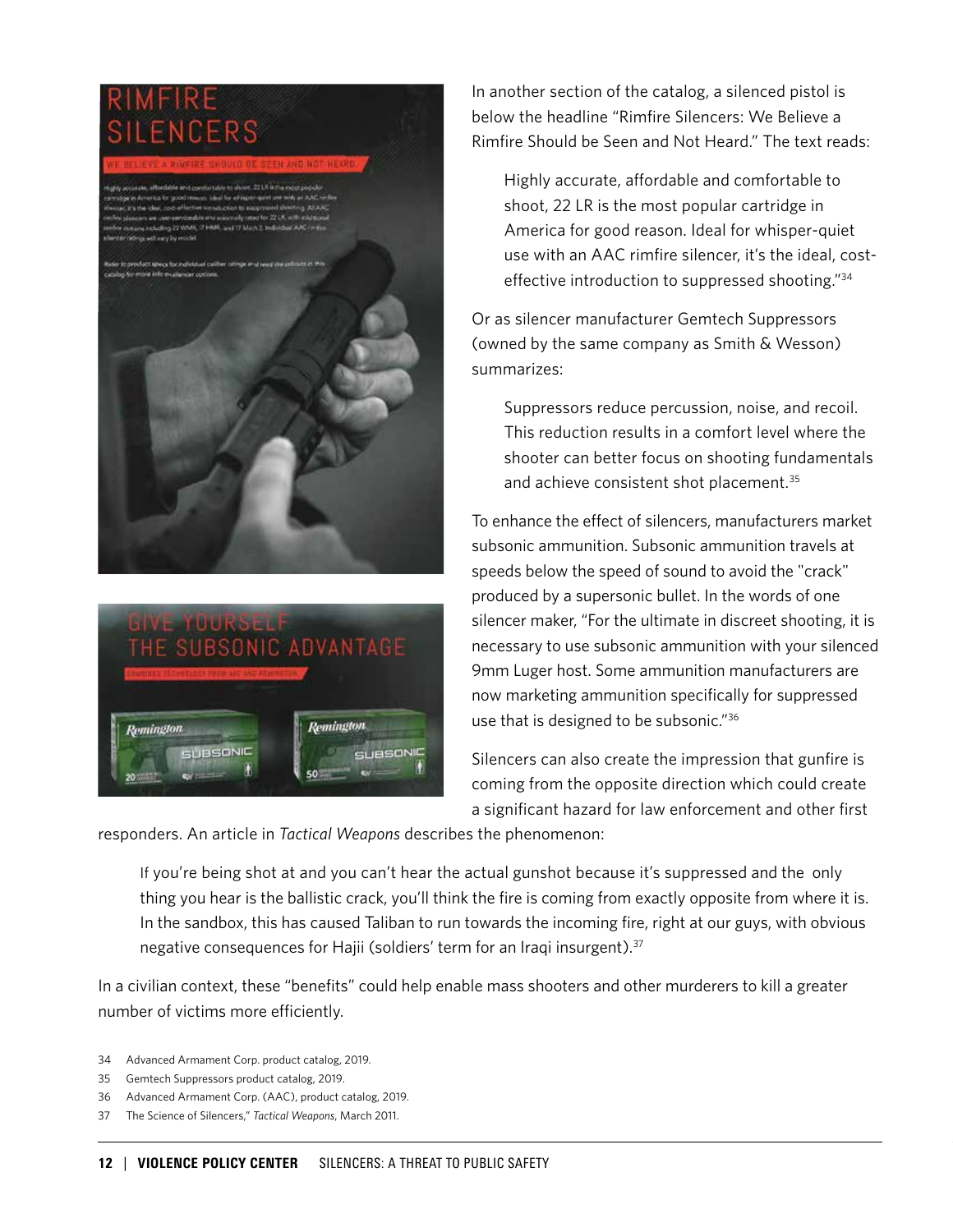

*Advanced Armament Corporation 2017*



### **CONCLUSION**

A ban on silencers for civilian use would enhance public safety. The explosion in the popularity of silencers has significantly increased the likelihood they will be used in crime. The advantages of using silencers, including reduced noise and increased accuracy, make them attractive to mass shooters, terrorists, and common criminals. In addition, the administrative burden placed on the Bureau of Alcohol, Tobacco, Firearms and Explosives diverts resources from the agency's more important regulatory and law enforcement responsibilities. Conversely, silencers serve no sporting purpose.